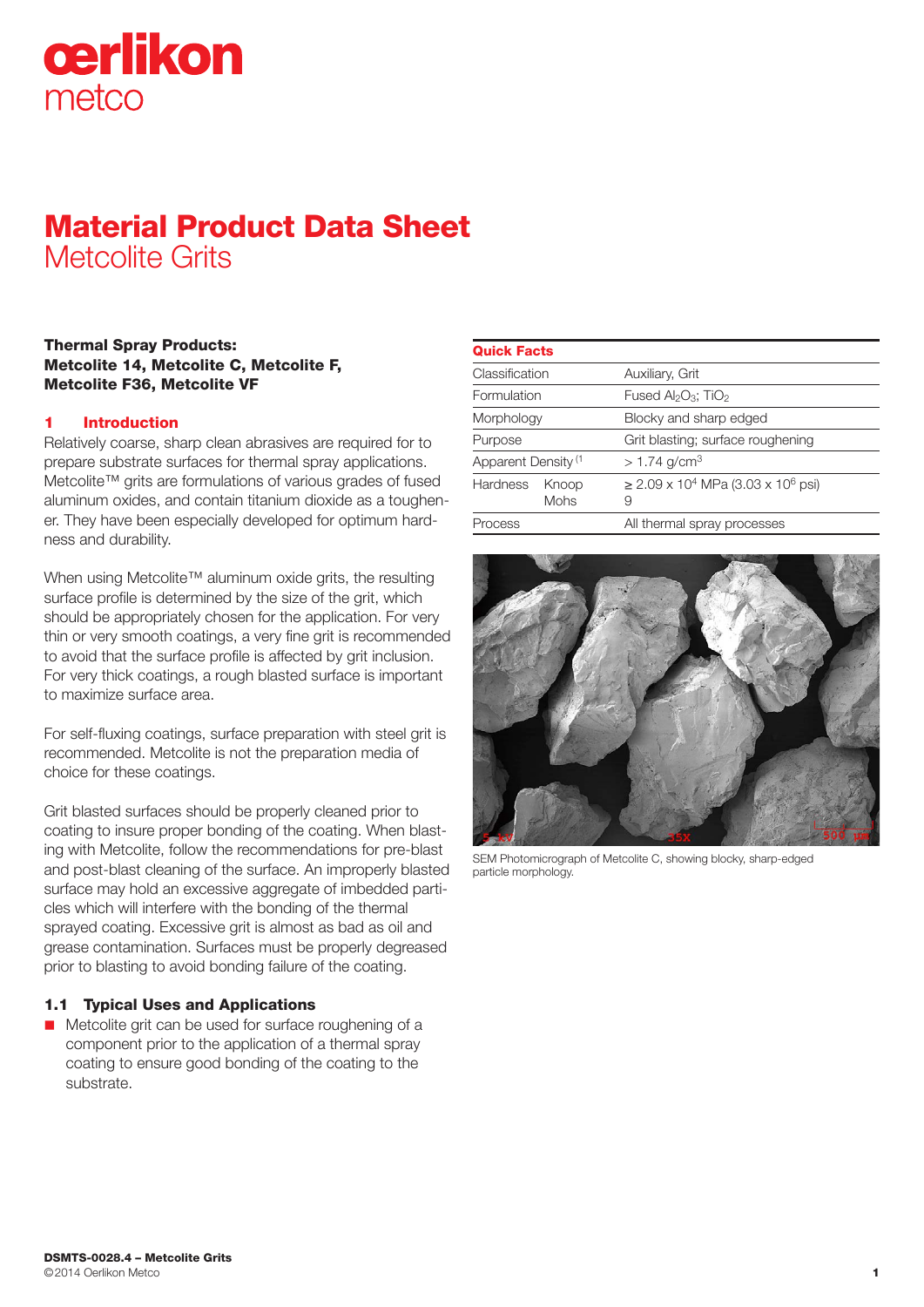#### 2 Material Information

#### 2.1 Chemical Composition

| <b>Product</b>         | <b>Weight Percent (nominal)</b> |      |                     |
|------------------------|---------------------------------|------|---------------------|
|                        | Al <sub>2</sub> O <sub>3</sub>  | TiO2 | <b>Total Others</b> |
| All Metcolite Products | 94                              |      | 2.5                 |

#### 2.2 Particle Size and Apparent Density

| <b>Product</b> | <b>Nominal Range</b> |                              |             | <b>Minimum Apparent Density</b> |
|----------------|----------------------|------------------------------|-------------|---------------------------------|
|                | mm <sup>a</sup>      | <b>ASTM Mesh<sup>a</sup></b> | Grit Size b | g/cm <sup>2</sup>               |
| Metcolite 14   | $-2.36 + 1.00$       | $-8 + 18$                    | 14          | 1.83                            |
| Metcolite C    | $-2.00 + 0.60$       | $-10+30$                     | 20          | 1.92                            |
| Metcolite F    | $-1.41 + 0.42$       | $-14+40$                     | 24          | 1.90                            |
| Metcolite F36  | $-0.85 + 0.35$       | $-20+45$                     | 36          | 1.74                            |
| Metcolite VF   | $-0.60 + 0.17$       | $-30+80$                     | 54          | 1.75                            |

a Sieve analysis in accordance with ASTM B214

b U.S. Commercial Standard CS 271-65

#### 2.3 Key Selection Criteria

- $\blacksquare$  When applicable, follow the recommendations for pre-coating grit blasting and surface roughness per the customer specification and/or drawings.
- $\blacksquare$  Metcolite 14: Use on hard (HRC 50 65) and thick surfaces to get maximum roughness.
- $\blacksquare$  Metcolite C: Use where the coating thickness will be greater than 0.25 mm (0.010 in), and where the roughest blasted surface is required.
- $\blacksquare$  Metcolite F: Use where the coating thickness will be less than 0.25 mm (0.010 in), and where a very rough surface is not required or cannot be tolerated.
- **n** Metcolite F36: Use when coatings are thin and fine and when the substrate surface does not require heavy roughening and the substrate hardness is in the range of HRC 40 – 50.
- $\blacksquare$  Metcolite VF: Use to prepare substrates for thin coatings that will be used as-sprayed or lightly finished, such as by brushing or glass-beaded.

#### 2.4 Customer Specifications

| <b>Product</b> | <b>Customer Specification</b>             |
|----------------|-------------------------------------------|
| Metcolite C    | Rolls-Royce Corporation EMS 29005 *       |
|                | <b>Rolls-Royce Corporation PMI 1160-1</b> |

\* Only applies to product sourced from Oerlikon Metco (US) Inc.